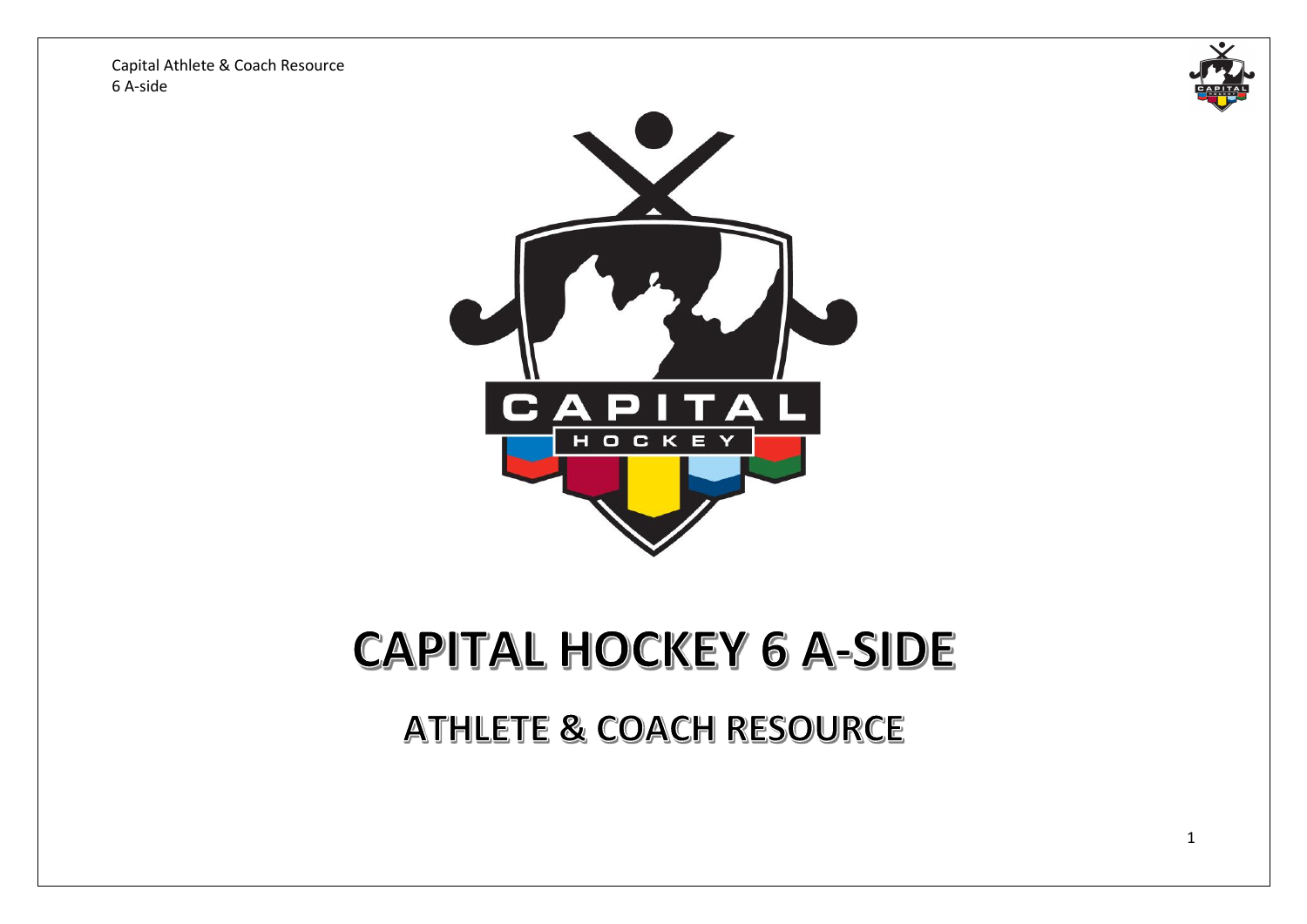## **Capital Vision:**

New Zealand's leading hockey brand demonstrating sustained success on the national and international stage underpinned by a connected and fully aligned Capital community.

## Capital Hockey: Coaching Philosophy

- Growing people to reach their potential
- Hockey is simply the vehicle
- Positive and meaningful relationships are at the core of what we believe
- Cultivating authentic experiences drive out culture and makes us different
- Elevating those around us

## Capital Hockey: Wants to see:

- People Centred Coaches value the person holding the stick not the hockey playing ability of the person
- Participation is key keep it fun and engaging, equal game time, rotation of player positions and team roles
- Happy, positive teams, focussed on person and athlete development, skill mastery & team bonding/culture
- Role modelling of positive behaviours towards coaches, players, peers, umpires, officials, parents, administrators etc
- Praise attitude, effort & improvement

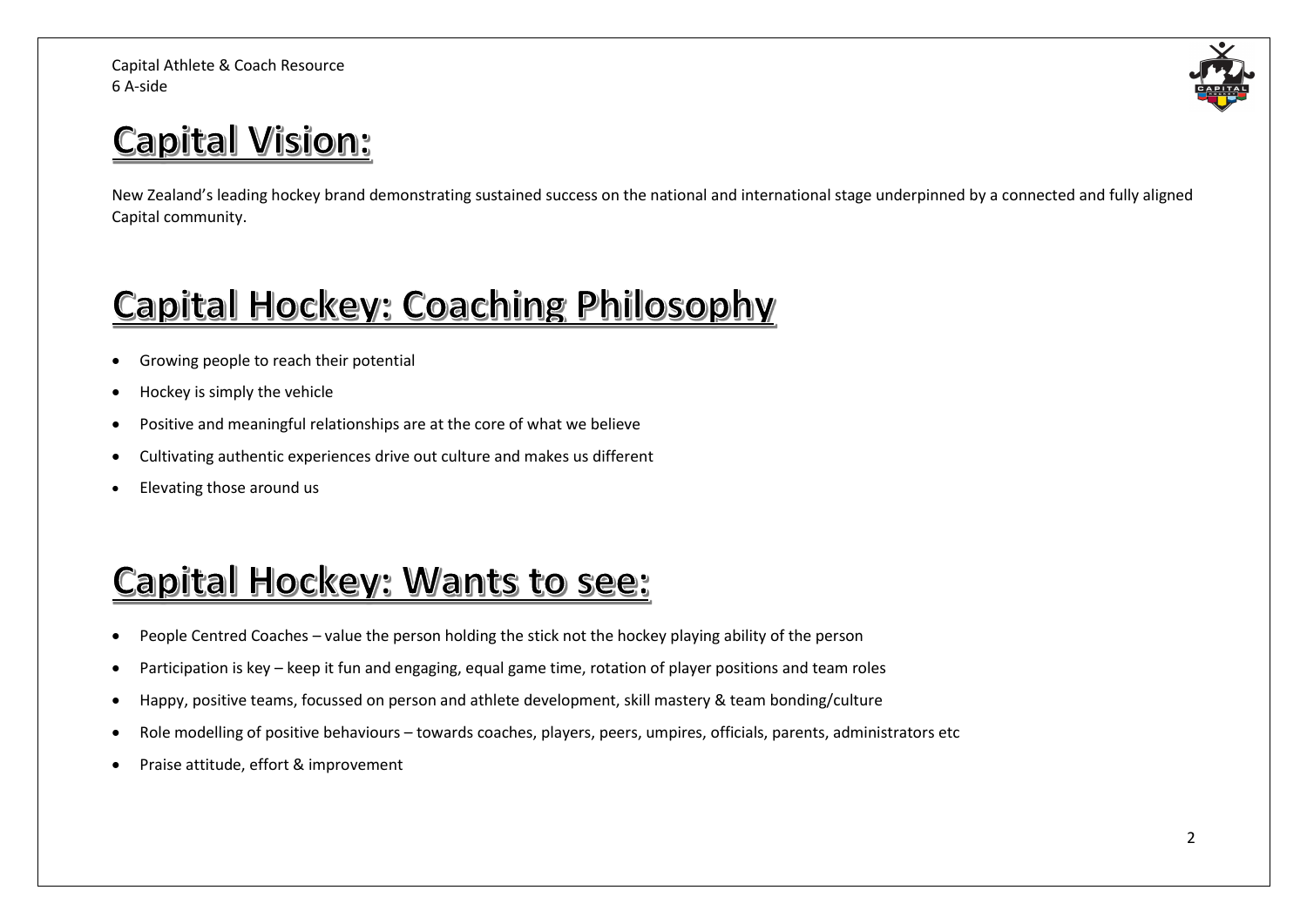### Purpose:

The purpose of this document is to provide some assistance for coaches and players to understand basic concepts when playing 6 a-side hockey. This will allow foundation for coaches to support their athletes to develop as well as development for them as a coach. This will also provide introductions to some general concepts that will be used in 11 a-side hockey which will allow both athletes and coaches an easier transition.

### **Contents:**

- Rules
- Core Hockey Principles
- Core Hockey Fundamentals
- Positions
- Playing Formation
- Alternative Formations
- Substitutions
- Core Hockey Skills
- **■** Skills Terminlogy
- Hockey Terminology

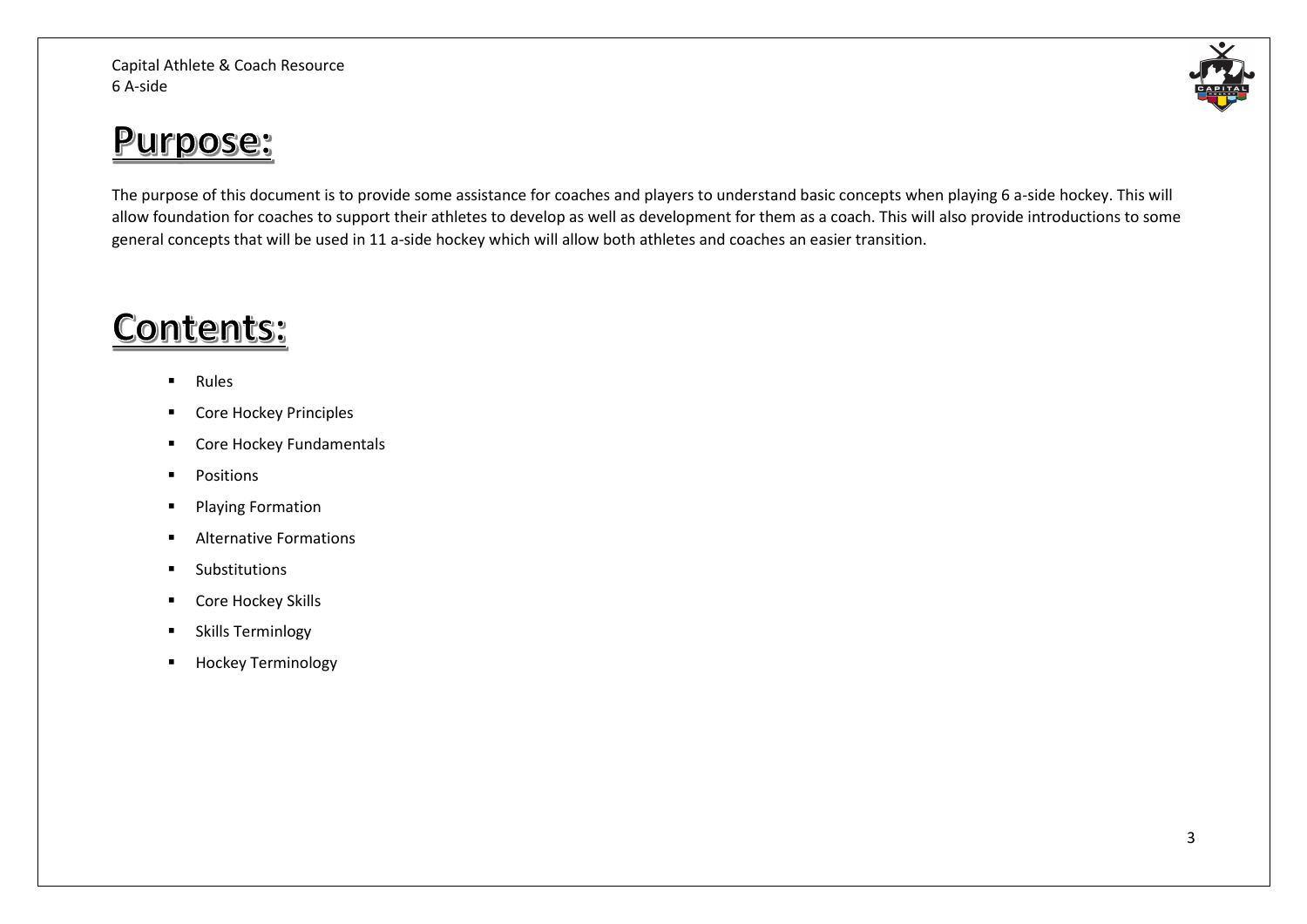### **Rules**

**Kwik Sticks (6-a-side)**

#### **Age:** Year 7 & 8

#### **Team:**

- 6 players, a fully kitted goalkeeper is optional.
- No kicking back (person standing in front of goal).

**Field Size:** Games are played on half-sized turfs.

#### **Game Length:**

• Games are 2 x 20 minute halves with 3 minutes for half time.

#### **Rules:**

- Standard FIH rules of hockey with the following exceptions;
	- No drag flicking
	- No over heads
	- No stick above shoulders
	- If no circles are available, the circle will be deemed to be an 11-yard line from the baseline. The ball must be within the 11-yards to score a goal.
	- If no circles are available, the ball must travel beyond the 11-yard line on a penalty corner before a goal can be scored.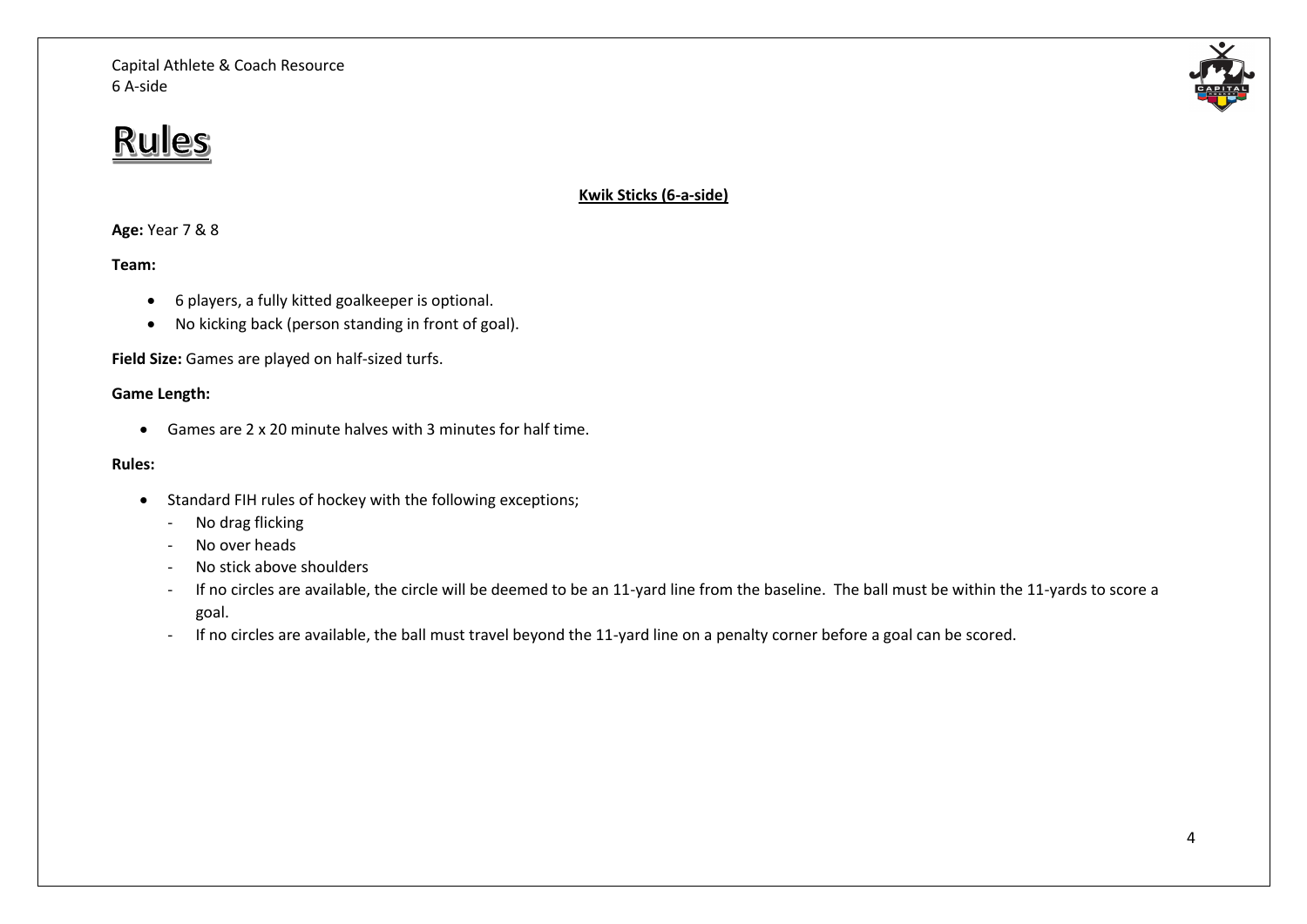

#### **Kiwi Sticks**

#### **Age:** Year 5 & 6 Pupils

#### **Team:**

- Experienced 6 players, a fully kitted goalkeeper is optional.
- Development 6 players, no goalkeeper.
- No kicking back (person standing in front of goal).

#### **Field Size:**

- Experienced Games are played on half-sized turfs.
- Development Games are played on a half-sized or quarter-sized turf depending on the location of the hub.

#### **Game Length:**

• Games are 2 x 20 minute halves with 3 minutes for half time.

#### **Rules:**

- Experience Standard FIH rules of hockey with the following exceptions;
	- No drag flicking
	- No over heads
	- No stick above shoulders
	- If no circles are available, the circle will be deemed to be an 11-yard line from the baseline. The ball must be within the 11-yards to score a goal.
	- If no circles are available, the ball must travel beyond the 11-yard line on a penalty corner before a goal can be scored.
- Development Standard FIH rules of hockey with the following exceptions;
	- No drag flicking
	- No over heads
	- No stick above shoulders
	- If no circles are available, the circle will be deemed to be an 11-yard line from the baseline. The ball must be within the 11-yards to score a goal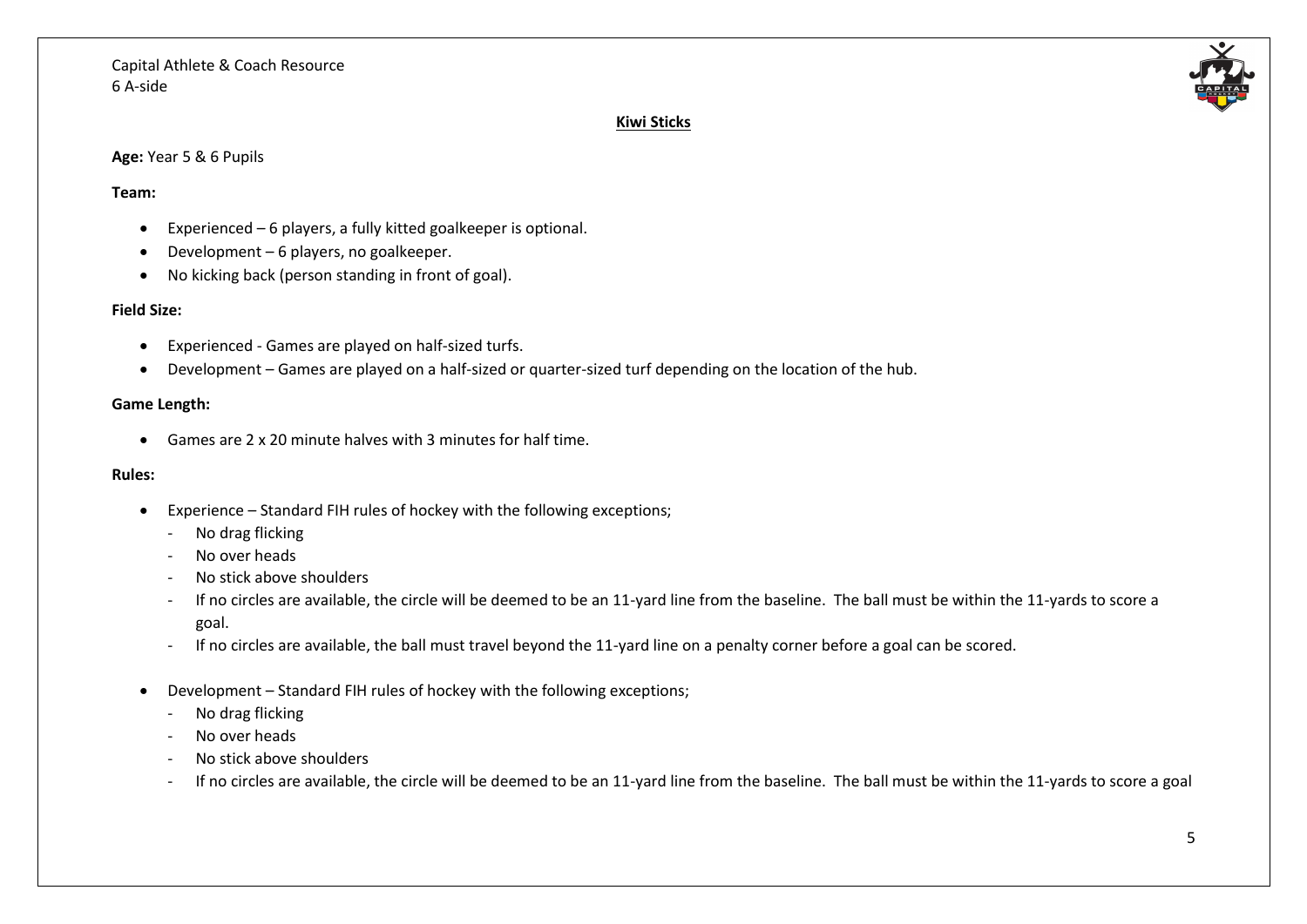

- No penalty corners. If there is an infringement inside the circle (or 11-yard line), the free hit is to be taken at the top of the circle in line with the infringement.

#### **Mini Sticks**

#### **Age:** Year 3 & 4 Pupils

#### **Team:**

- 6 players, no goalkeeper.
- No kicking back (person standing in front of goal).

**Field Size:** Games are played on a quarter-sized turf.

#### **Game Length:**

• Games are 2 x 20 minute halves with 3 minutes for half time.

#### **Rules:**

- Mini Experienced Standard FIH rules of hockey with the following exceptions;
	- No drag flicking
	- No over heads
	- No stick above shoulders
	- If no circles are available, the circle will be deemed to be an 11-yard line from the baseline. The ball must be within the 11-yards to score a goal.
	- No penalty corners. If there is an infringement inside the circle (or 11-yard line), the free hit is to be taken at the top of the circle in line with the infringement.
- Mini Development Standard FIH rules of hockey with the following exceptions;
	- No drag flicking
	- No over heads
	- No stick above shoulders
	- If no circles are available, the circle will be deemed to be an 11-yard line from the baseline. The ball must be within the 11-yards to score a goal.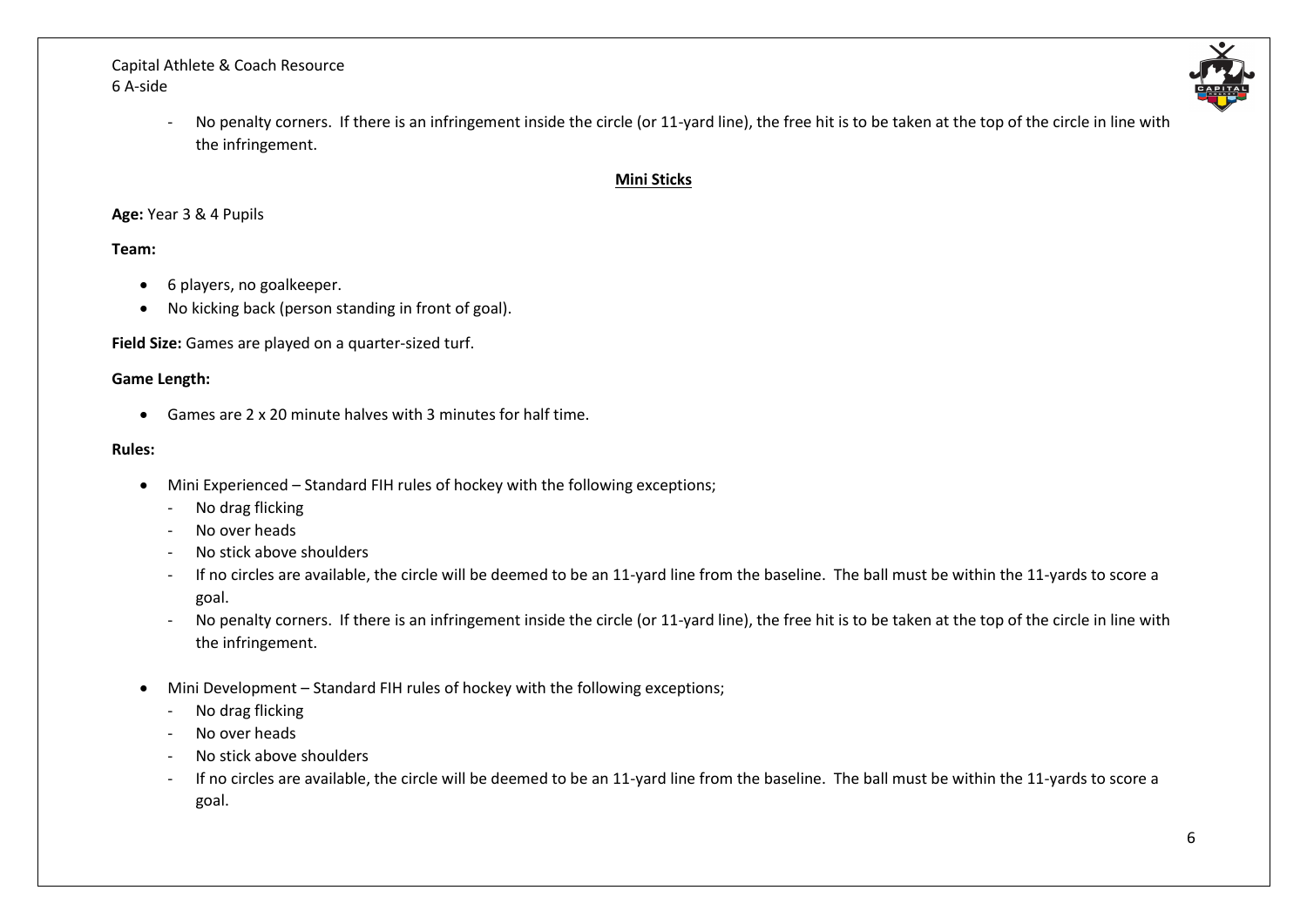

- No penalty corners. If there is an infringement inside the circle (or 11-yard line), the free hit is to be taken at the top of the circle in line with the infringement.
- No auto-pass.

### **Core Hockey Principles**

- **With the Ball:** 
	- o Increase time (through early preparation and swift execution of skills)
	- o Find space (less combative style of hockey move ball around the field inter-passing within tiers and between tiers,
	- $\circ$  Dynamic Play give the first pass you see, pass & go mentality to create space and options, this is also the introduction to creating a +1 scenario.
	- o Continual movement off the ball (recycle leading).
	- o Maintain ball on strong side and look to pass or dribble on opposition weak side

#### **Without the Ball:**

- o Reduce time by applying immediate pressure on ball carrier, but stay in the game, force out wide, force a mistake & delay
- o Congest space and protect the middle
- o Force opposition on your strong side
- o Recognise transition phase and employ counter control/attack measures quickly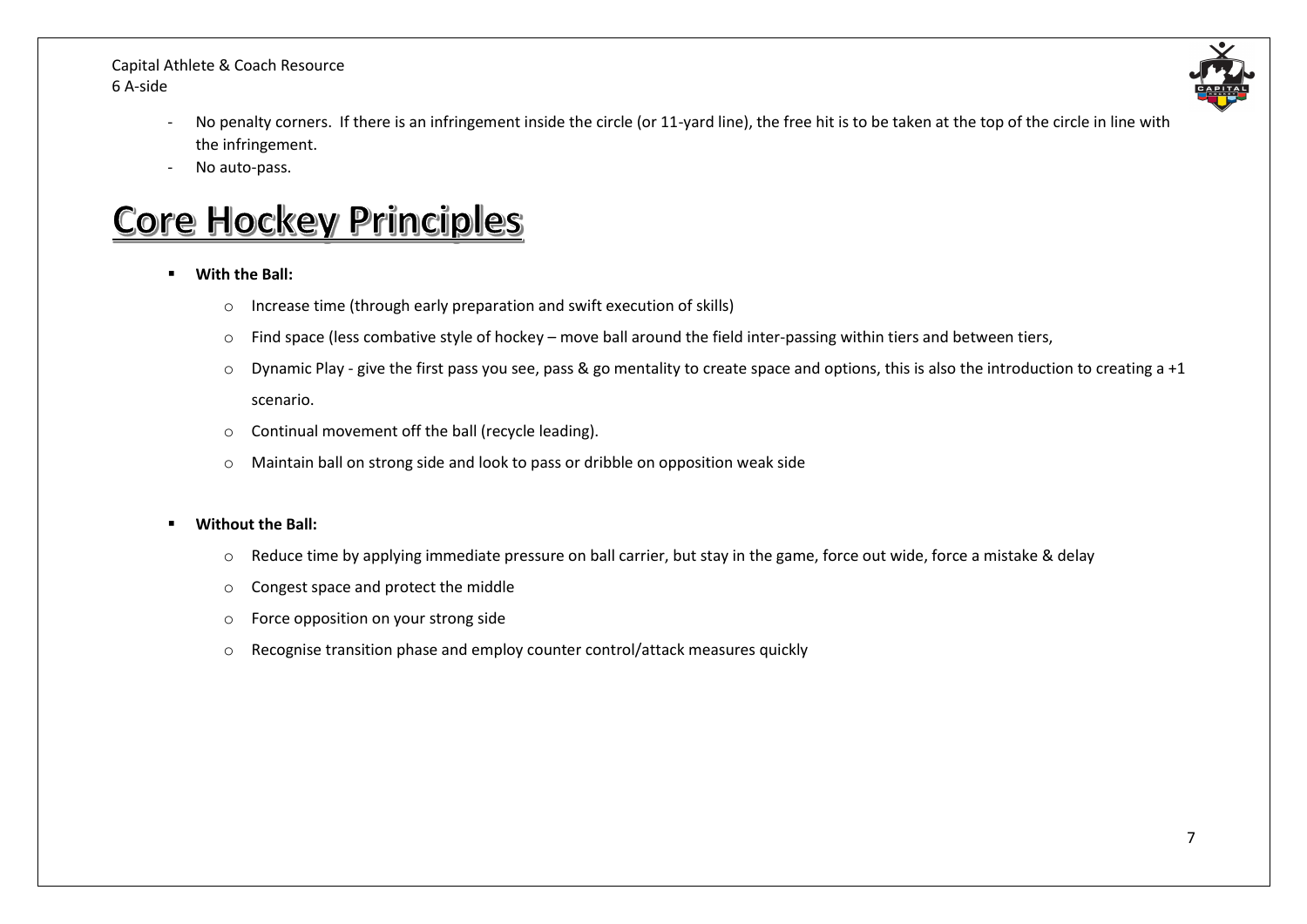

### Core Hockey Fundamentals

- Body Position (knees bent, bottom down, left elbow extended with stick away from feet, weight distributed on top half of feet (to aid agility and balance)
- V-Grip, hands 30 cm apart on the stick for receiving, ball carrying, tackling. Left hand dominant hand, right hand with a looser grip.
- Ball carrying ~ 1/2am, ball comfortably out in front and slightly to the right of the right foot, left elbow promoted
- Ball control in receiving and ball carrying (soft hands & ball on stick)
- Vision (pre-scan, scan & post-scan)
- Encourage forehand application and two hands on the stick
- Provide information (voice, stick cues, facials, arm movements etc)
- Footwork fast feet, agility, change in direction, change in pace, transfer of weight
- Timing
- Ability to anticipate, make quick decisions, take risks, be creative/play with flair & deception.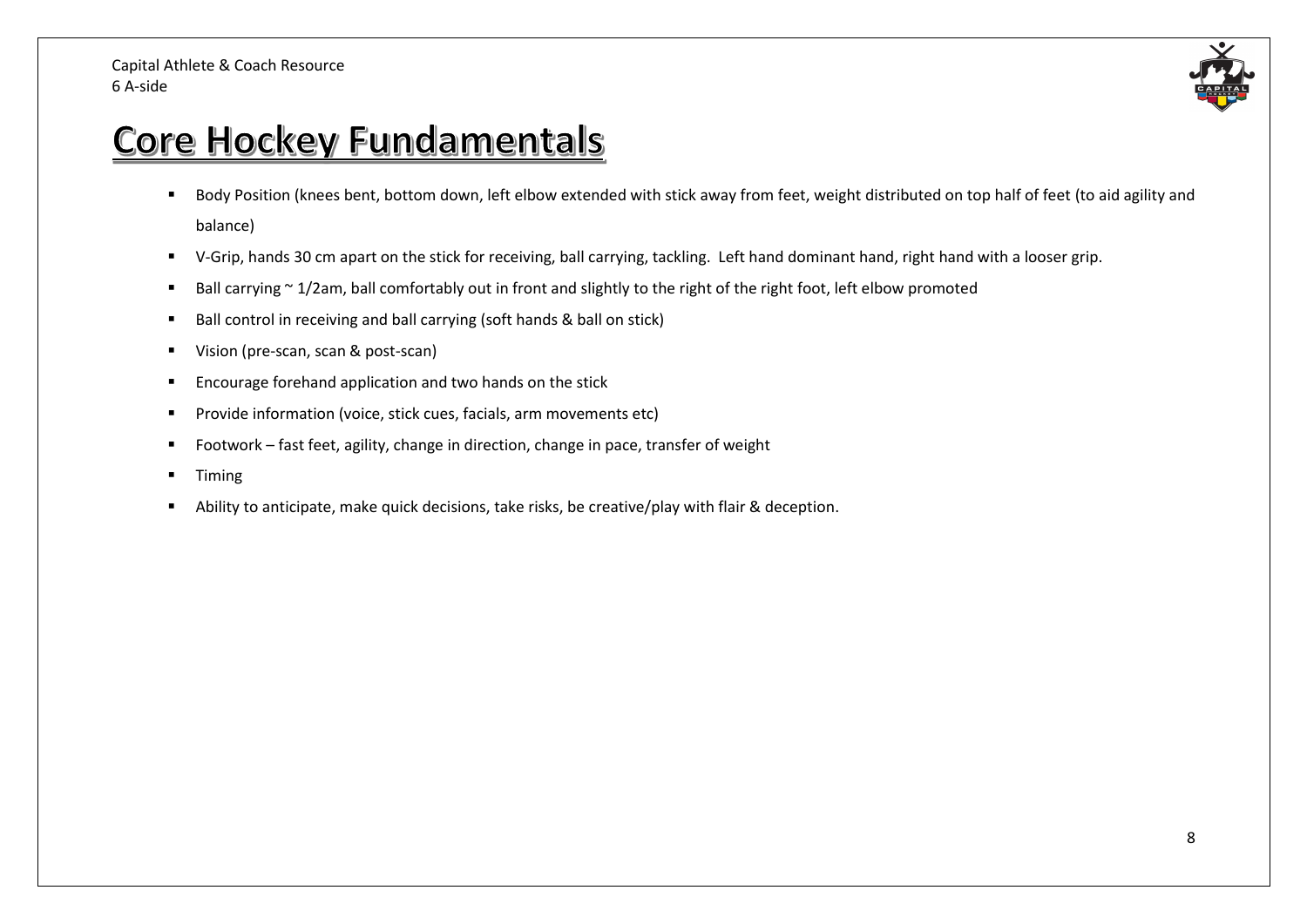### Positions

#### **Strikers**

- Don't stay in their starting positions must constantly swap positions to confuse the defence
- Need to create width and height through leading
- Must play with speed and intensity and make the most of their opportunities in the circle
- Have an important defensive role because they are the first line of defence in screens

#### **Midfielders**

- Midfielders play both a defensive and an attacking role
- The midfield links the strikers and defenders, ensuring that the whole team attacks and defends as a unit
- Midfield players need to be able to "create the game" they need to win the ball and then have the vision and awareness to set up attacking plays

#### **Defenders**

- Defenders must understand how to mark their players.
- Need to recognise when they can promote to assist the attack, and when they need to play more defensively
- Good communication is key for a solid defensive group they need to call players lines and ensure that everyone is marking their player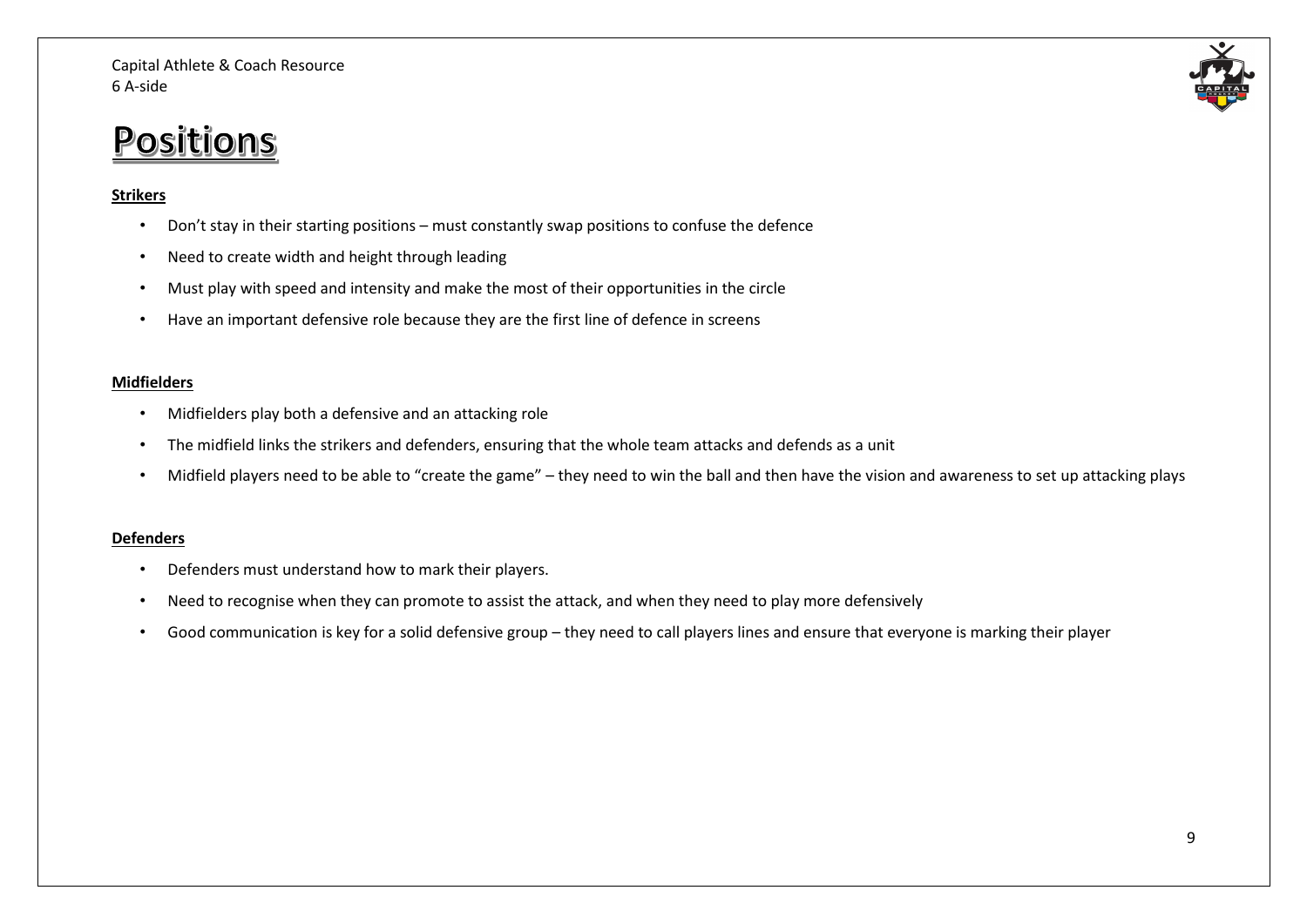

### Formation



#### **Neutral Structure**

This formation is considered a neutral formation due to the stability at the back with three defenders as well as having the ability to attack and score goals through the two strikers.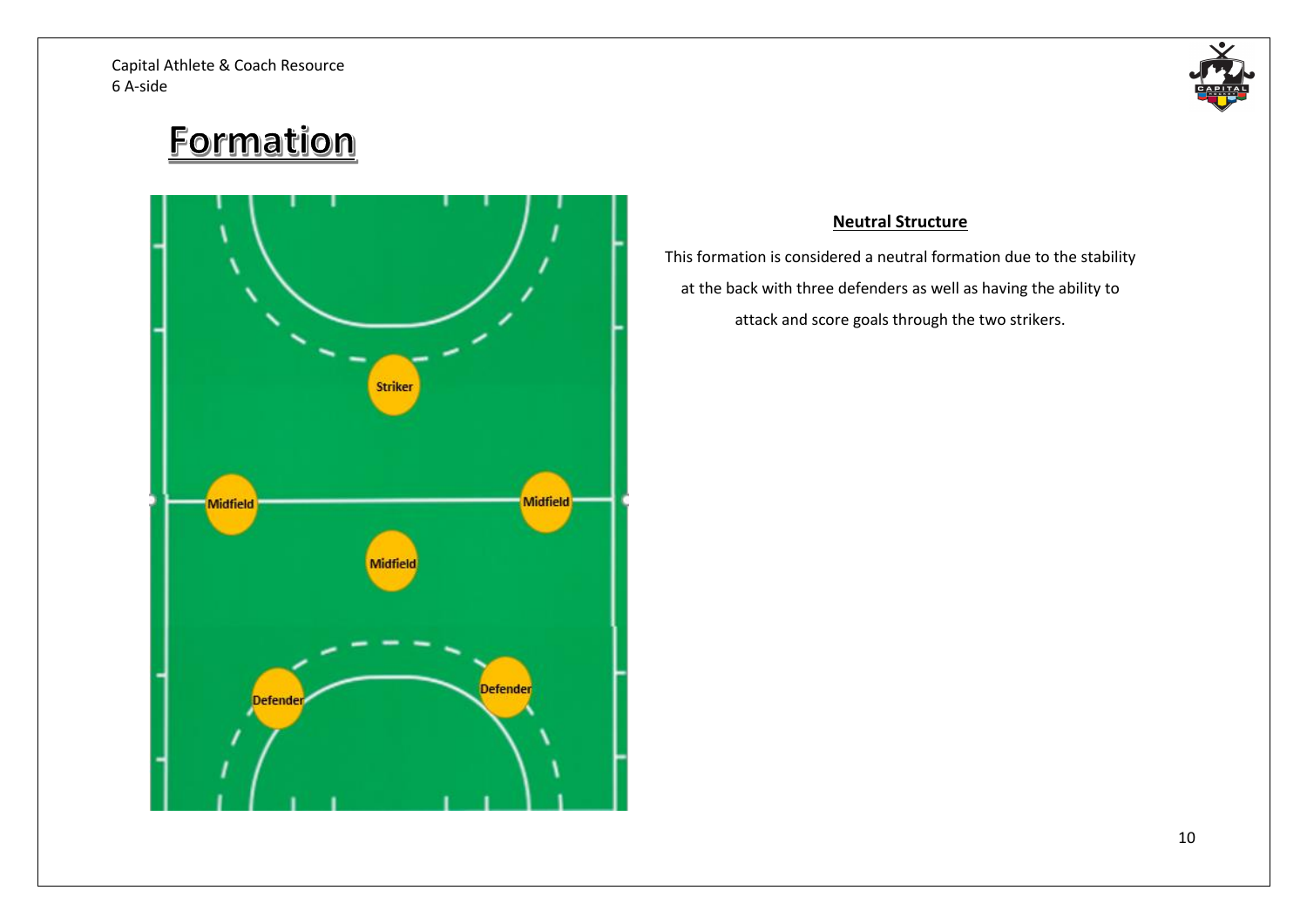

### **Alternative Formations**





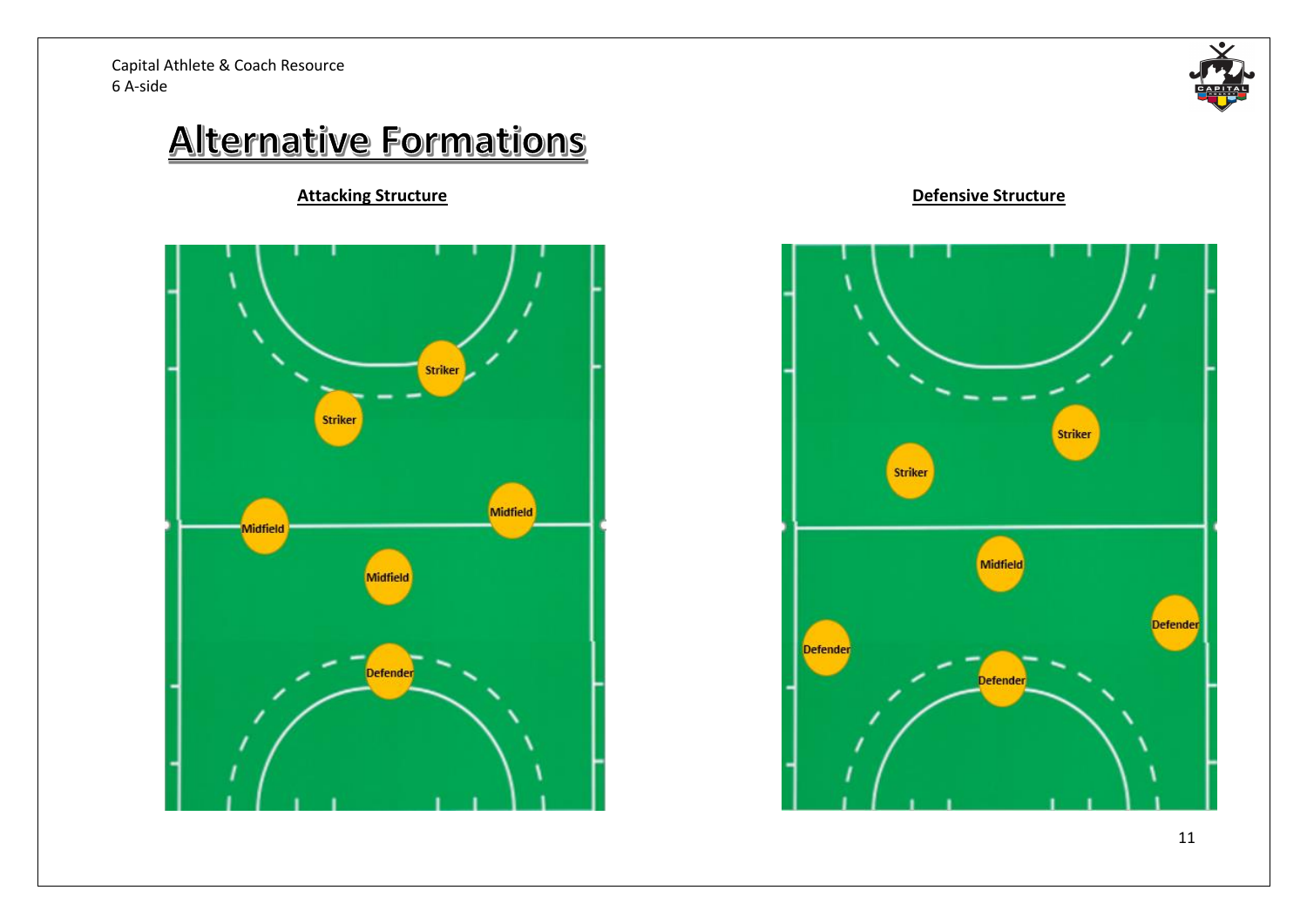# Substitutions

Capital Hockey believes that players should play all positions at this young age to allow athletes to have an understanding of all the positions and what their roles are.

This will also aid athletes in the long term become a complete player as they move up through the age grades.

#### **Substitution Format**

It is a good idea to have a Substitution system however this is dependent on how many you have on the side. An example of this is below, as this allows all athletes to play all positions. Coaches should look to sub every 4-5 minutes.

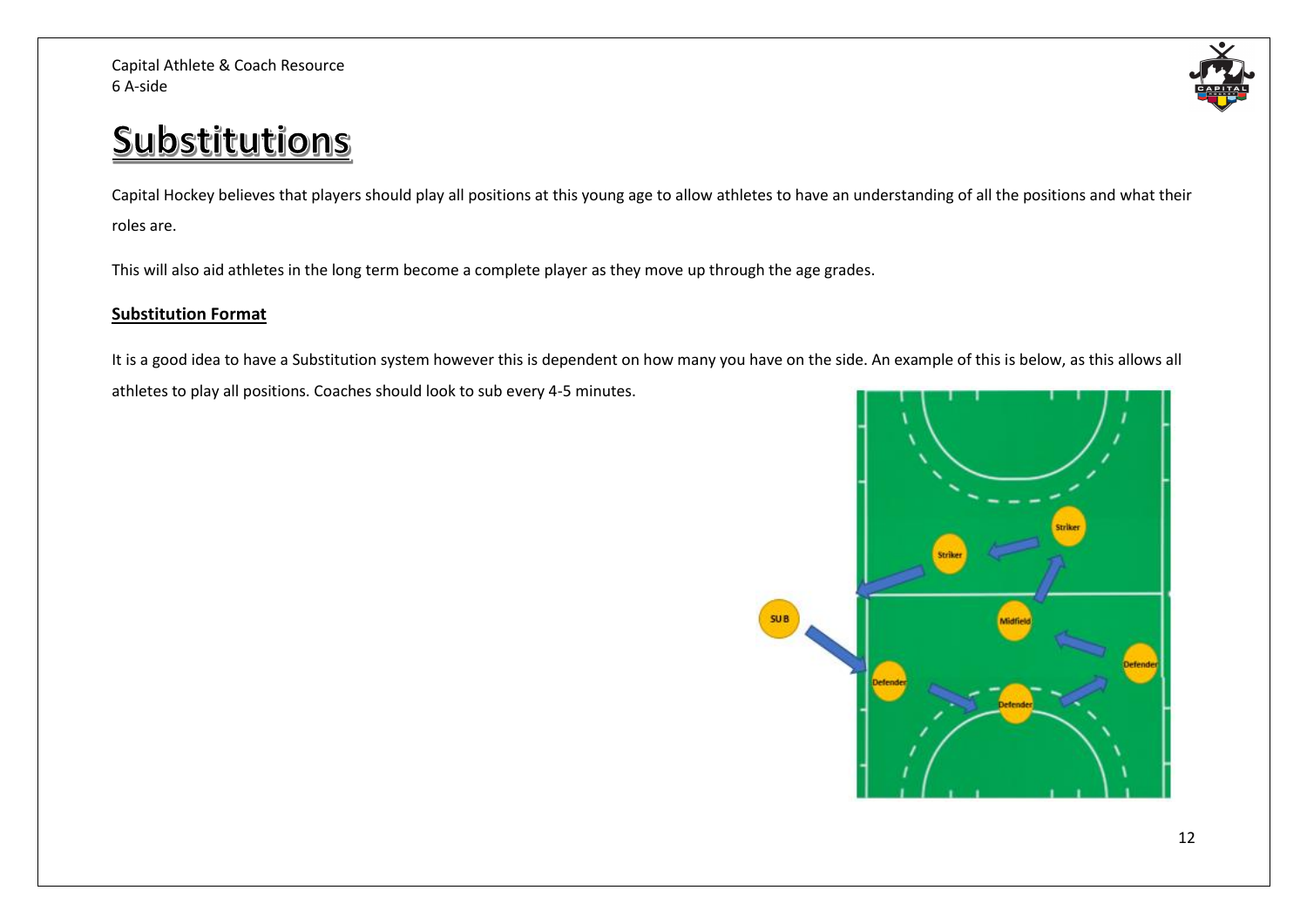

### Core Hockey Skills

These are core skills required at small sticks level. All of the below skills can be found in the Small Sticks Coaching Resource With a breakdown of coaching points on the technical skill plus drills and small games related to the skill.

*Apply the 80:20 rule – practice the skills you use 80% in the game (basic skills), Instill a BASICS FIRST ATTITUDE*

- **Push Pass** static & on the move ensure follow through and no donkey kick. Ensure arms straight and no flick of the wrists
- **Receiving** open (in space), closed (in congestion), moving forward, moving back with **soft hands**
- **EXTED 10 FIGHT 10 Ball carrying** on stick with eyes up, ball out in front, moving ball on angles, different speeds
- **Elimination** Left-to-Right, Right-to-Left preferably on opposition weak side, V-drag
- **Tackling** Immediate pressure but patience, fast footwork (one in front of the other), side-on running, stick inside left knee to protect feet & await an opportunity to make a tackle. Manipulate out wide and don't allow space to cut-in (never position yourself square or ahead of the player)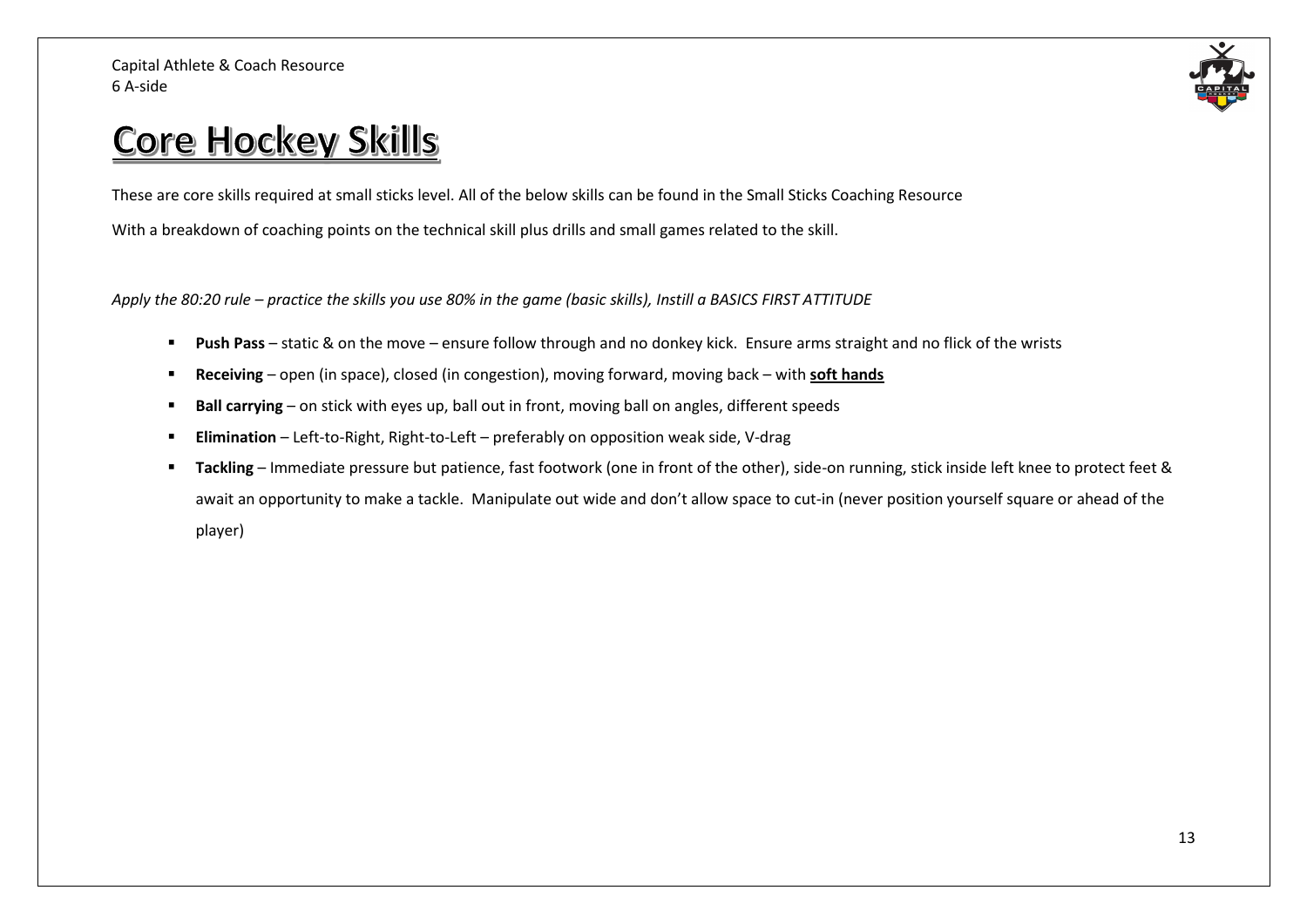

### **Skills Terminology**

**Push passing** - Moving the ball along the ground using a pushing movement of the stick after the stick has been placed close to the ball. When a push is made, both the ball and the head of the stick are in contact with the ground.

**Receiving** - This term describes the method of gaining control of the ball off of a pass or a loose ball. Trapping the ball involves using your stick while keeping it in the player's possession. It can include stopping the ball completely or redirecting the ball in a controlled manner.

**Open Dribble** – This is a way of moving the ball with small taps in a controlled manner.

**Closed Dribble** - This is a way of moving the ball by having the ball close to your stick (in contact).

**Indian Dribble** – This is a way of moving the ball from side to side quickly by turning the stick over the ball.

**Elimination Skills** - Skills used to avoid or evade members of the opposition and maintain possession of the ball. The main principle is the ability to drag the ball from either right to left or from left to right to eliminate.

**V Drag** – An elimination skill executing the drag a V-shape is created with the ball.

Hitting - A strike of the ball using a downward swinging movement of the stick. This stroke is used to make long passes or to take shots on goals.

**Sweep Hitting** - A type of hit where the stick is kept close to the ground when striking the ball.

**Right & left steal** – An action to stop an opponent from keeping possession of the ball.

**Channelling** - A defensive tactic used to force an opponent to the side-lines and away from the defensive goal (middle).

**Block Tackle** - An attempt to take the ball away from an opponent with the stick.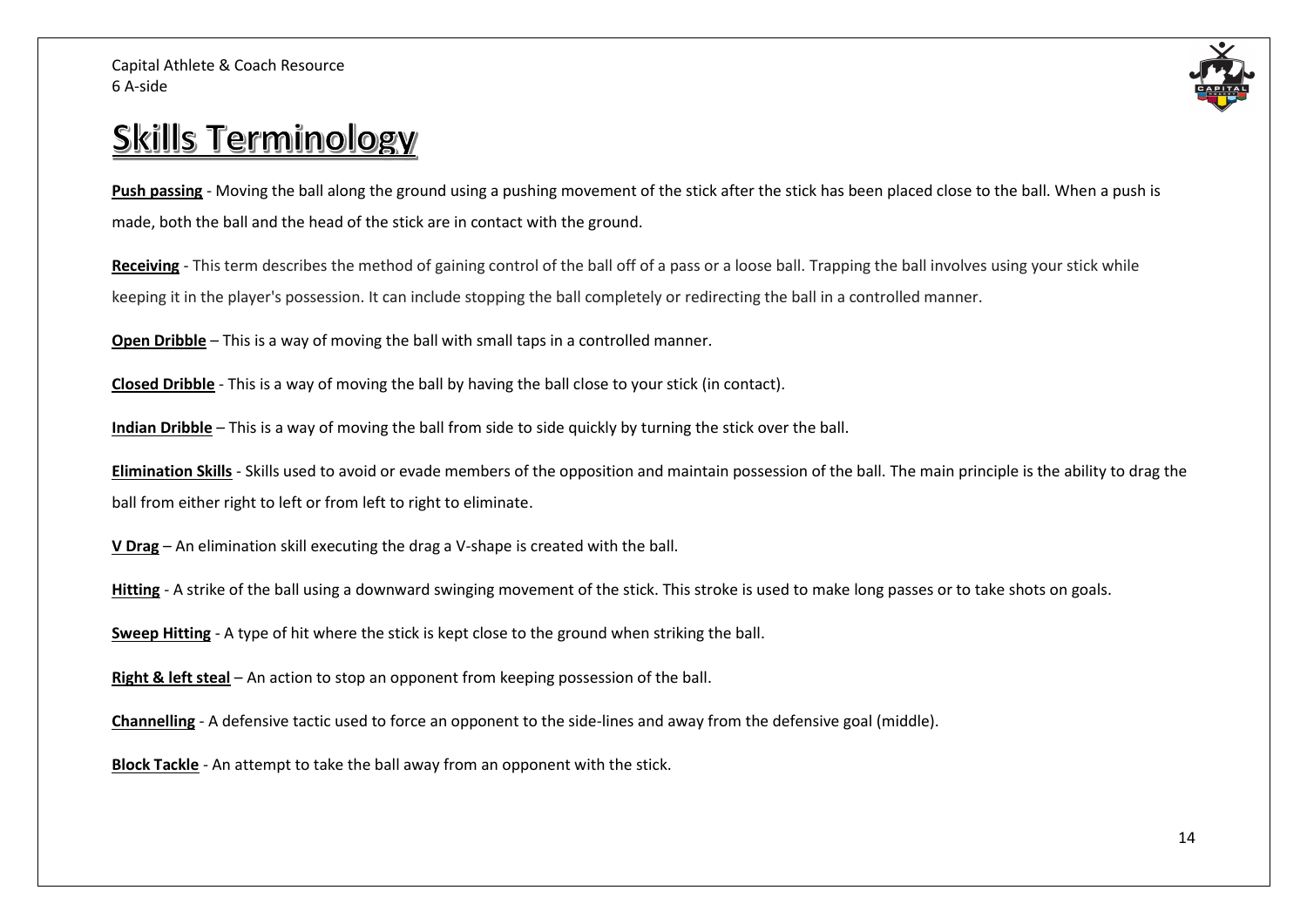**Intercepting** - When a player takes possession of the ball away from the other team by getting between a pass.